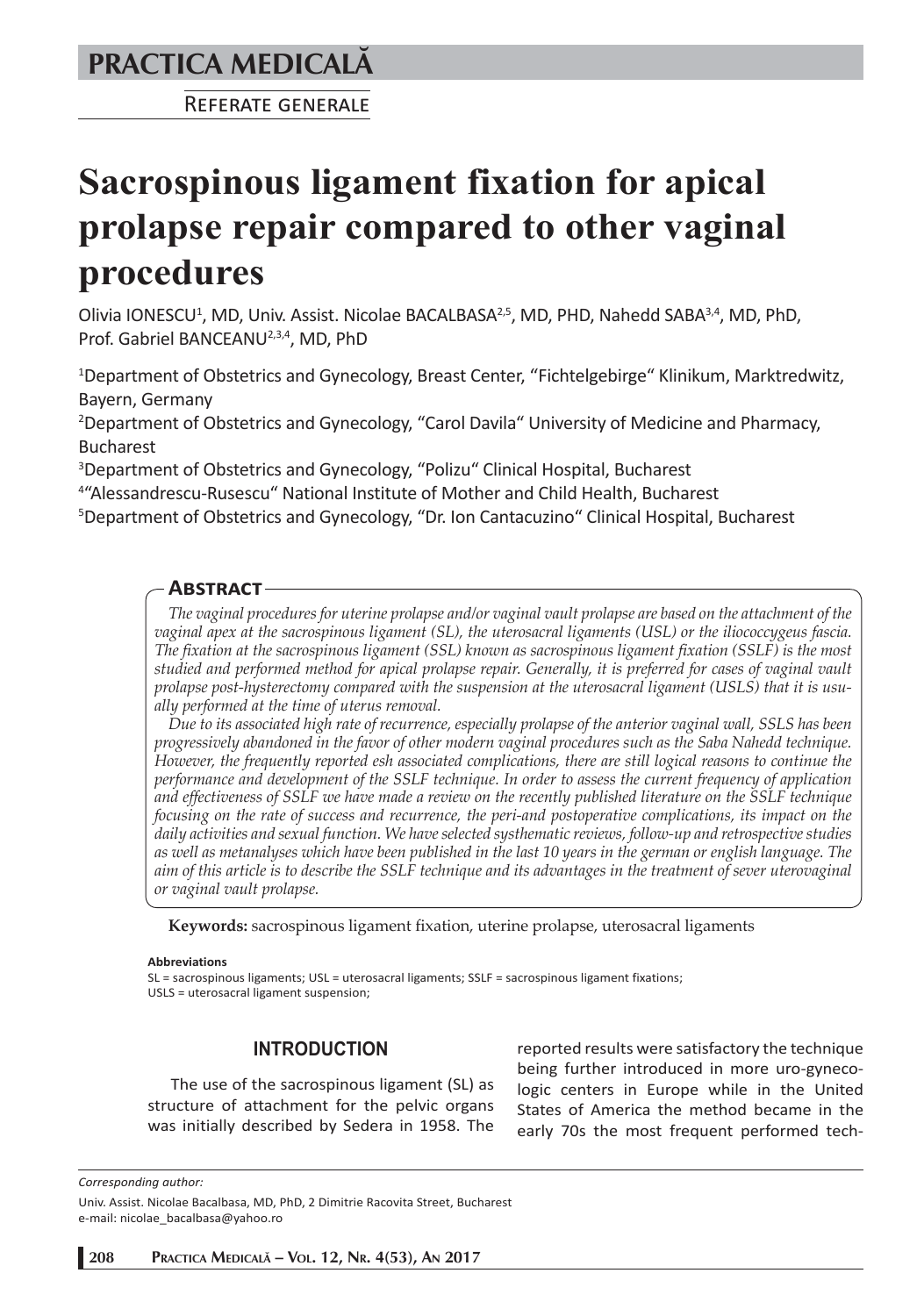nique in women with severe uterovaginal- or vaginal vault prolapse (1,2). The apical compartment together with the three levels on which the suspension structures are positioned must be preoperatively evaluated because defect at any of the three levels require a different operation (3). At the first level, a defect may imply the uterosacral or cardinal ligaments or the proximal part of the recto-vaginal fascia (4). A deterioration of the connective tissue of these structures can affect all of the three vaginal compartments resulting in different dysfunctions as: urine incontinence (in the anterior compartment), nycturia, polachiuria (in the middle compartment) and lombar pains, incomplete bladder or intestinal emptying (in the posterior compartment) (5). The normalization of the function of the support structures in level one requires the restoration of the connective tissue of the USL and the SSL (6). The use of the SSLF is primary indicated for apical prolapse (vaginal vault or uterine prolapse) as well as enterocele after hysterectomy while for concomitant anterior and/or posterior defects are other vaginal procedures recommended (7). The main advantage of the SSLF is the normalization of the vaginal axis and length while the vaginal route implicitly involves a rapid recovery, shorter admissions in hospital, a lower rate of postoperative complications and no general anesthesia (8). Depending on the length and width of the vagina, the SSLF can also bilaterally performed although most frequently the right side is used in order to avoid rectum injuries (9). The aim of this article is to present the technique of the SSLF with regard to its efficiency, peri- and postoperative complications, recurrence rate compared with other vaginal procedures.

### **Techniques description**

After assessing the length of the vagina, the SSL and the coccygeus muscle will be identified and the point where the vagina or uterus will be anchored to the SSL will be established (10). The first step is to open the pararectal space by incising the posterior wall of the vagina between the perineal body and the vaginal apex. Further, the dissection of the vaginal mucosa is continued until the operator achieves the ischial spine. The SSL can be palpated medially to the ischial spine until the distal part of the sacrum once the right pararectal space is opened. The visualization of the SSL can be improvement by using three angle retractor which are generally placed superiorly and laterally. Different devices can be

used to place sutures through the SSL almost 2 cm medial from the ischial spine (11). Then the sutures are made through the SSLF and the coccygeus muscle from the proximal to the distal border of the complex. The suture consists of a 1,5 m loop of non-absorbable monofilament polydioxanone so that every loop actually has actually two sutures. These are then passed through the vaginal apex and the sutures passed through the SSL are tied. In this way, the SSLF attaches to the vaginal epithelium which in time will integrate with the SSL (10,11).

However, the standard SSLF technique has been over the years changed. One of the popular modified SSLF technique is the Michigan technique in which the vaginal walls are brought together to the SSL (12). The principle of this technique is to simultaneously repair the anterior vaginal in order to prevent a possible anterior vaginal wall complication. The operator will place the delayed absorbable sutures through the SSL, the anterior and posterior vaginal wall ad tie them on the SSL (11,12). The modified Miching method appears to have good success and satisfaction rates, approximately 76% of patients reporting to have a better life quality after SSLF with the Michigan technique (13).

### **Complications and outcomes**

The vaginal SSLF is generally associated with a lower peri- and postoperative morbidity operative compared to the abdominal sacrocolpopexy. However, intraoperative hemorrhage after lesion of the coccygeal branches of the inferior gluteal artery was reported in approximately 2% of cases (14). The most used hemostatic methods include initially clips, hemostatic agents or vaginal packing while embolization through computed tomography angiography is generally preferred when the bleeding is too severe (15). The injury of the pudendal vessels can also cause bleeding that is normally stopped after packing the ischiorectal fossa (16).

Another intraoperative complication is the entrapment of the sciatic nerve during places the sutures on the SSL reported in 1.8 % of cases (17). This can be avoided by placing the sutures in the lateral third segment of the ligament which is not perforated by the branches of the sciatic nerve (18). Postoperatively the patients typically claims on paresthesia and pain that radiates on the posterior part of the leg. Once diagnosed, the symptoms will relief only after removing the sutures on the SSL (17,18).

When it comes to postoperative complications, observational studies reported infections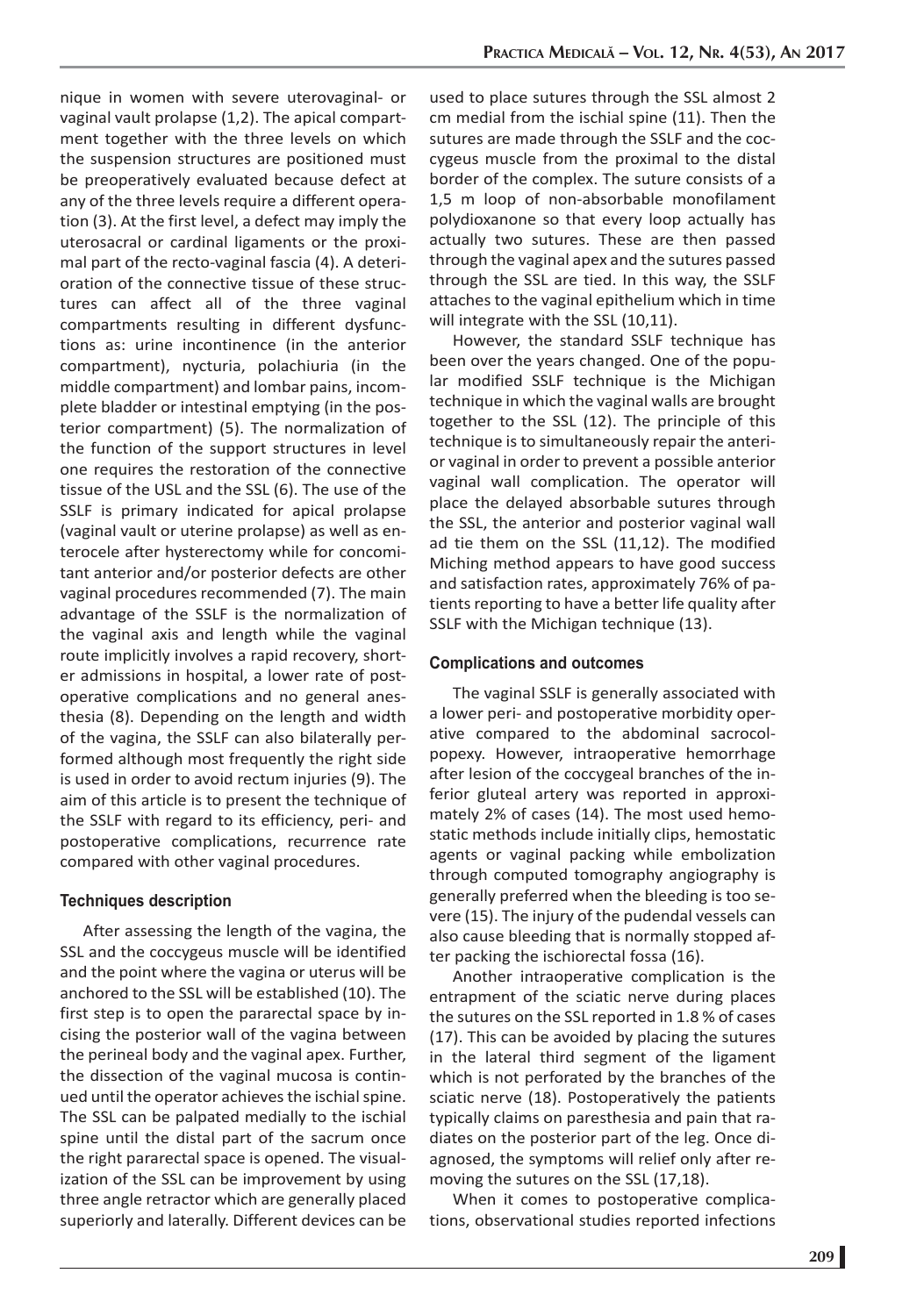such as fever, cystitis, abscess, wound healing or septicemia to appear in almost 4.5% of cases while ureteral or intestinal injuries have prevalences rates of 2.9% and 1% approximately (19). Cystotomy and enteroromy have been isolated reported. As regards the sexual activity, the evaluation of the satisfaction surveys in randomized trials (20) in which SSLF has been compared with abdominal sacral colpopexy, revealed 36% of women complaining on dyspareunia after SSLF mainly due to the shortening the vaginal length and thickening of the vaginal mucosa. Other observational studies reported between 3 and 10% cases of dyspareunia (21).

Compared to other surgical methods for apical prolapse, between 70% and 98% women reported an improvement of the prolapse associated symptoms after SSLF (22). Recurrence rates for apical and anterior wall prolapse are estimated to be between 2% and 9% and between 6% and 29% respectively (23). When compared with the Saba Nahedd technique that uses a special sling to anchor the isthmus of the uterus at the fascia of the rectus abdominis muscle, the success and recurrent rate for SSLF are inferior to those reported for the Saba technique which achieve almost 95% and less than 0,5% respectively (24). Moreover, the postoperative evolution and patient's satisfaction were also higher (24). However, studies have shown a similar efficiency between unilateral SSLF and bilateral iliococcgyeal suspension in terms of intraoperative bleeding, nerve entrapment and postoperative lower urinary tract complications (25).On the other hand, SSLF is associated with a higher peri-and postoperative morbidity as well as recurrence rate compared to the modified McCall culdoplasty (26). Lo and co. (27) examined the effectiveness of combining the SSLF with other procedures that address prolapse of anterior and/or posterior compartment and reported a success rate of 91,8% after 30 month

of follow up of women with POP who undergone SSLF and anterior transobturator mesh.

One other popular transvaginal procedure for apical prolapse that also uses native tissue is the USLS has a better efficiency in anterior vaginal wall prolapse compared to the SSLF but it increase the risk for intraoperative uretereal lesions (28). However, the risk of uretereal lesions must be assessed in comparison with the risk of neuropathy after nerve lesions during a SSLF. The OPTIMAL randomized trial- The Operations and Pelvic Muscle Training in the Management of Apical Support Loss -compared USLS with SSLS in 374 women with apical prolapse stage 2-4 and urinary incontinence did not achieve to demonstrate any statistically significant difference between SSLF and USLS when it comes to success rate (60.5% vs 59.2%), dyspareunia or life quality (29,30).

# **CONCLUSIONS**

The vaginal route for apical prolapse is a good alternative especially when there are contraindications to laparotomy such as comorbidities or risk factors for mesh erosions and when concomitant repair of the anterior and/or posterior compartment is also planned. The transvaginal SSLF is the most popular and studied surgical procedure for apical prolapse repair and proved to have similar results to bilateral iliococcygeal suspension and USLF. The SSLF and USLF are equally effective but each of them is associated with different risks of complications. Moreover, it is a cheap and relative easy technique but it requires a sufficient vaginal length and is generally aimed at repairing only the apical defect. The rate of vaginal anterior wall prolapse after SSLF is high. The Saba technique is definitely superior to the SSLF in terms of success and recurrence rate.

#### **REFERENCES**

- **1. Richter K.** The surgical treatment of the prolapsed vaginal fundus after uterine extirpation. A contribution on Amreich's the sacrotuberal vaginal fixation. *Geburtshilfe Frauenheilkd.* 1967; 27: 941–954
- **2. Tseng L.H., Chen I., Chang S.D., Lee C.L.** Modern role of sacrospinous ligament fixation for pelvic organ prolapse surgery –

a systemic review. *Taiwan J Obstet Gynecol.* 2013 Sep; 52(3):311-7.

- **3. Goeschen, Petros P.E.** Die Integral-Theorie: Ein neuer Weg des Verstehens-Teil 1, *Gynecology;* 2003a: 8:86-109.
- **4. Goeschen, Petros P.E**. Die Integral-Theorie: Ein neuer Weg des Verstehens-Teil 2, *Gynecology;* 2003b: 8:162-169.
- **5. Goeschen, Petros P.E.** Die Integral-Theorie: Ein neuer Weg des Verstehens-Teil 3, Gynecology; 2003c: 8:246-26
- **6. Petros P.E., Ulmsten U.** An integral theory and its method for the diagnosis and management of female urinary incontinence. Scand J. Urol Nephrol: 1993: 27 (Suppl 153):1-93.